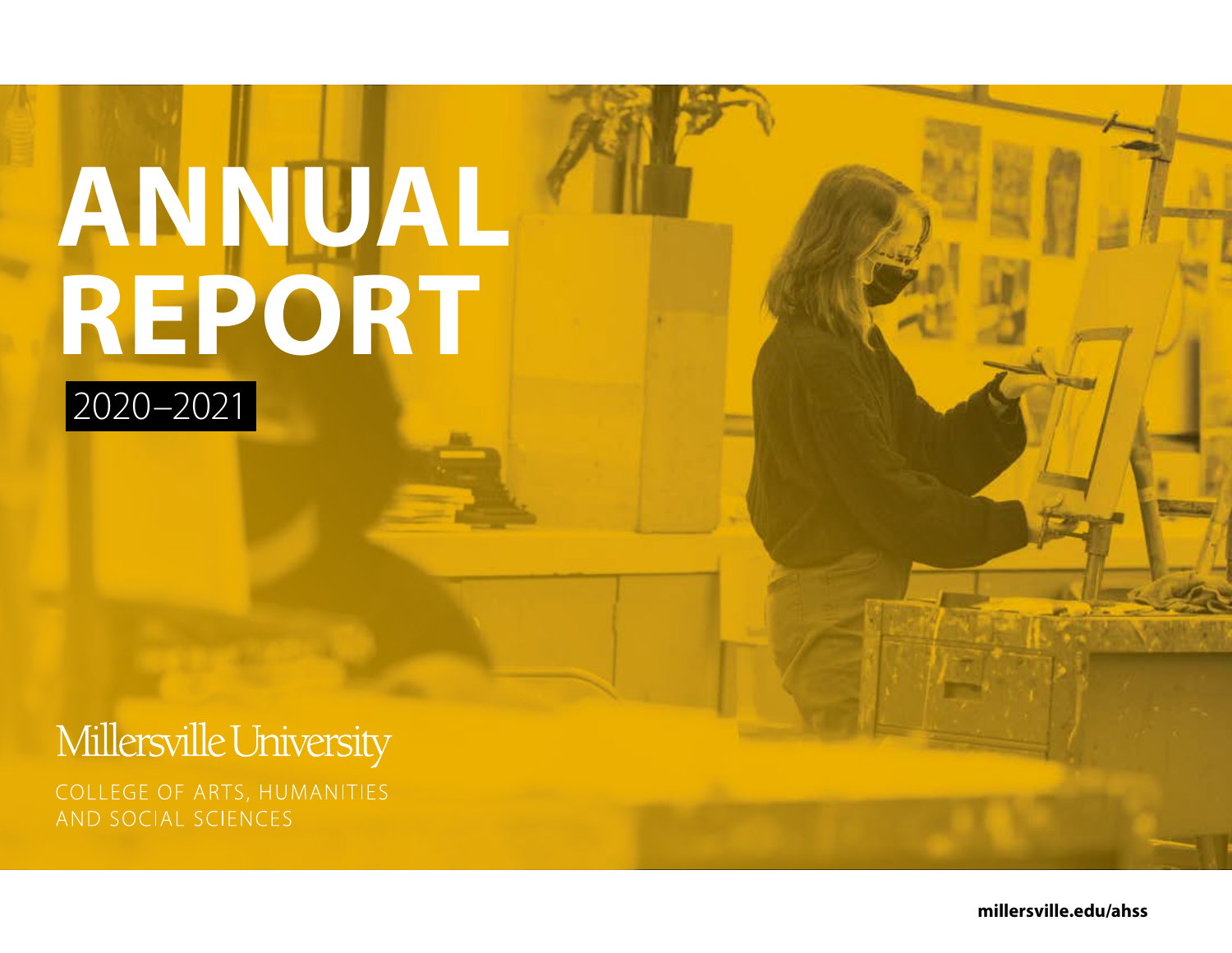## **YEAR IN REVIEW**

#### **AHSS creates new programs**

Faculty within AHSS developed several new programs over the 2020-21 academic year to meet student and workforce demands.

- Online degree completion programs in **Writing Studies** and I**nteractive & Graphic Design**, benefitting students who need the flexibility of online delivery to complete their degees;
- New minors in Ethics and Society, Pre-Law, and Media Arts Production;
- Pre-Law concentration in the Department of Government, Policy, and Law.

**Students and faculty in hands-on studio courses adapted to COVID-19 restrictions during AY 2020-21.**



#### **College develops new Strategic Plan, Mission and Vision Statements**

Over the course of the 2020-21 academic year, a team of faculty and staff in the College of Arts, Humanities and Social Sciences developed a new strategic plan, as well as mission and vision statements, informed by the newly adopted University strategic plan called *Tradition and Transformation*.

Developed with broad input from the College community, the new strategic plan lays the groundwork for the College to contribute to the University's goals of ensuring access, affordability, and completion; transforming student experiences and fostering innovation; investing strategicially in people and place; and communicating our value.

To guide the College in its work toward accomplishing these goals, we have developed over 50 action steps to be accomplished over the next four years. These steps range from increasing funding for student and faculty research, to exploring new interdisciplinary programs and community building initiatives. We will also grow our "friends of the College" community and invest in expanding collaborative workspaces throughout the College's campus footprint.

**Learn more about our Strategic Plan at millersville.edu/ahss.**

#### **Mission**

The College of Arts, Humanities, and Social Sciences provides a timehonored and innovative education in the liberal arts that develops critical thinkers and creative citizens.

#### **Vision**

Through our distinctive programs, the College will foster an inclusive and creative intellectual community that will set the standard among peers for educating prepared graduates.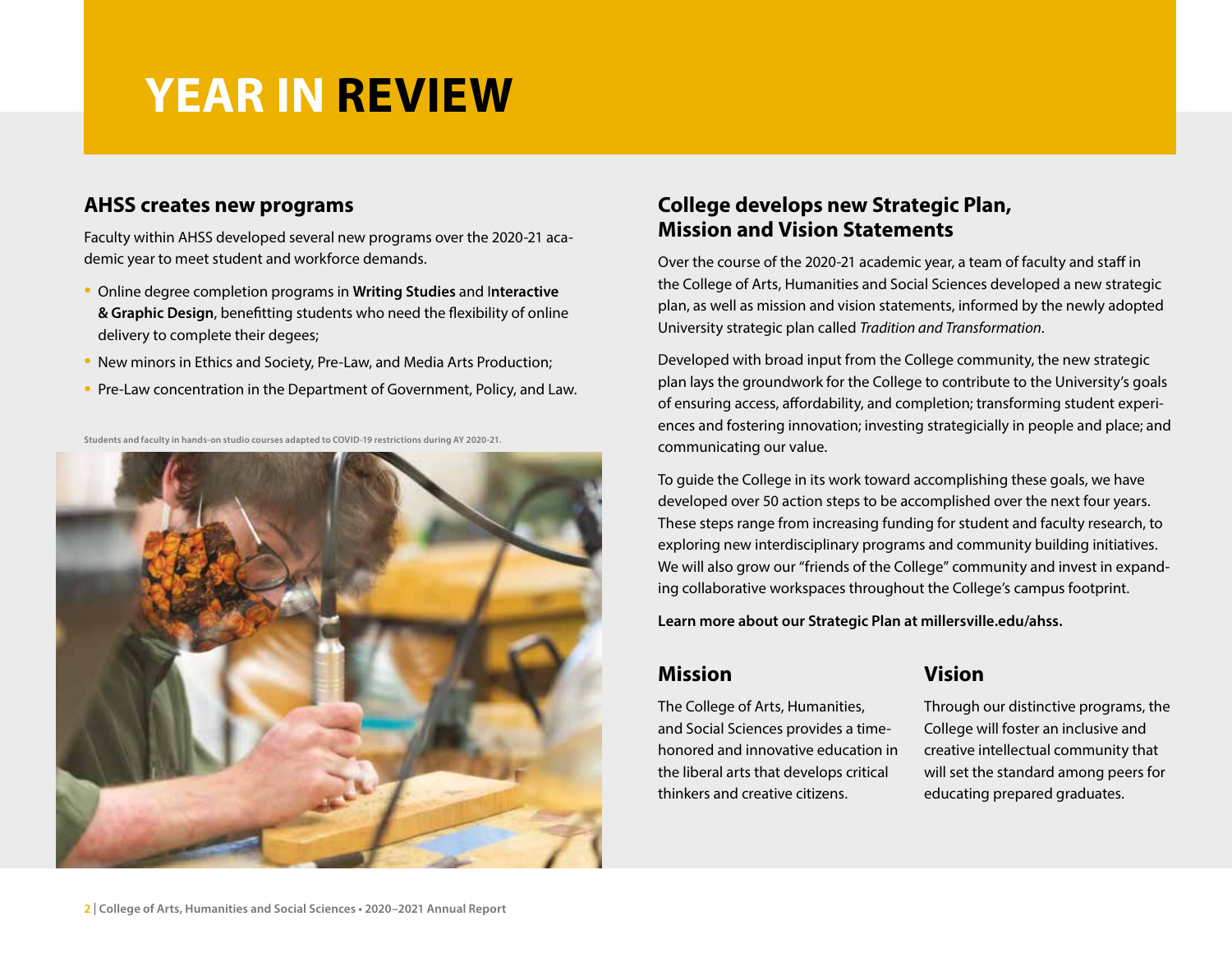#### **From Dean Zake**

**Dr. Ieva Zake**

### I am delighted to share with you the accomplishments

and highlights of the College of Arts, Humanities and Social Sciences. It will not come as a surprise to the readers that this past year

presented our faculty, staff, and students with some of the most difficult challenges of their professional careers.

AHSS prides itself on offering a wide array of hands-on learning opportunities, so we worked hard to replicate these experiences in our online courses. At the same time, our College was a leader in continuing to offer on-campus classes. Faculty in our Art, Music, Entertainment Technology and Theatre programs provided students with in-person instruction under strict virus mitigation regulations. For many students, AHSS courses were the only ones where they could meet their peers on campus and interact with faculty directly.

Through all of this, as you will read, our faculty and students still enjoyed many tremendous successes. Our students won prestigious national awards, and our faculty continued to publish and present high quality scholarly work. We made progress in upgrading our facilities and ensuring that we are good shepherds of the facilities and valuable equipment in the College. We also significantly expanded the network of our alumni supporters and industry partners.

Under the leadership of the AHSS Strategic Planning Committee, we created a compelling list of Action Items that will guide us as we implement the University's Strategic Plan *Tradition and Transformation 2020-25*.

This year truly tested our resilience, and I can say with full confidence that we have emerged stronger as an academically and artistically inspirational community. I could not be prouder of everything that we accomplished in the College and through the support of our friends, donors, and partners. Thank you!

*Dr. Ieva Zake Dean, College of Arts, Humanities and Social Sciences*



#### **New Department of English and World Languages created**

As of Fall 2021, the College will add the new Department of English and World Languages to the rest of its academic units. The new department will bring together faculty and programs in English and Language and Culture Studies to create a vibrant and interdisciplinary community dedicated to the study of language, literature, text and writing.

The new department will enhance and develop further our faculty's cross-disciplinary scholarly and teaching expertise in areas such as linguistics, language pedagogy, translation, world literatures, film, English as Second Language and others. The students in English and Language and Culture Studies will be able to take advantage of broad knowledge, scholarship and training of a diverse group of faculty. They will also have access to academic programs in areas that they might not have considered in the past. The new Department of English and World Languages will reside in McComsey Hall.

**Learn more about the new Department of English & World Languages at millersville.edu/enwl.**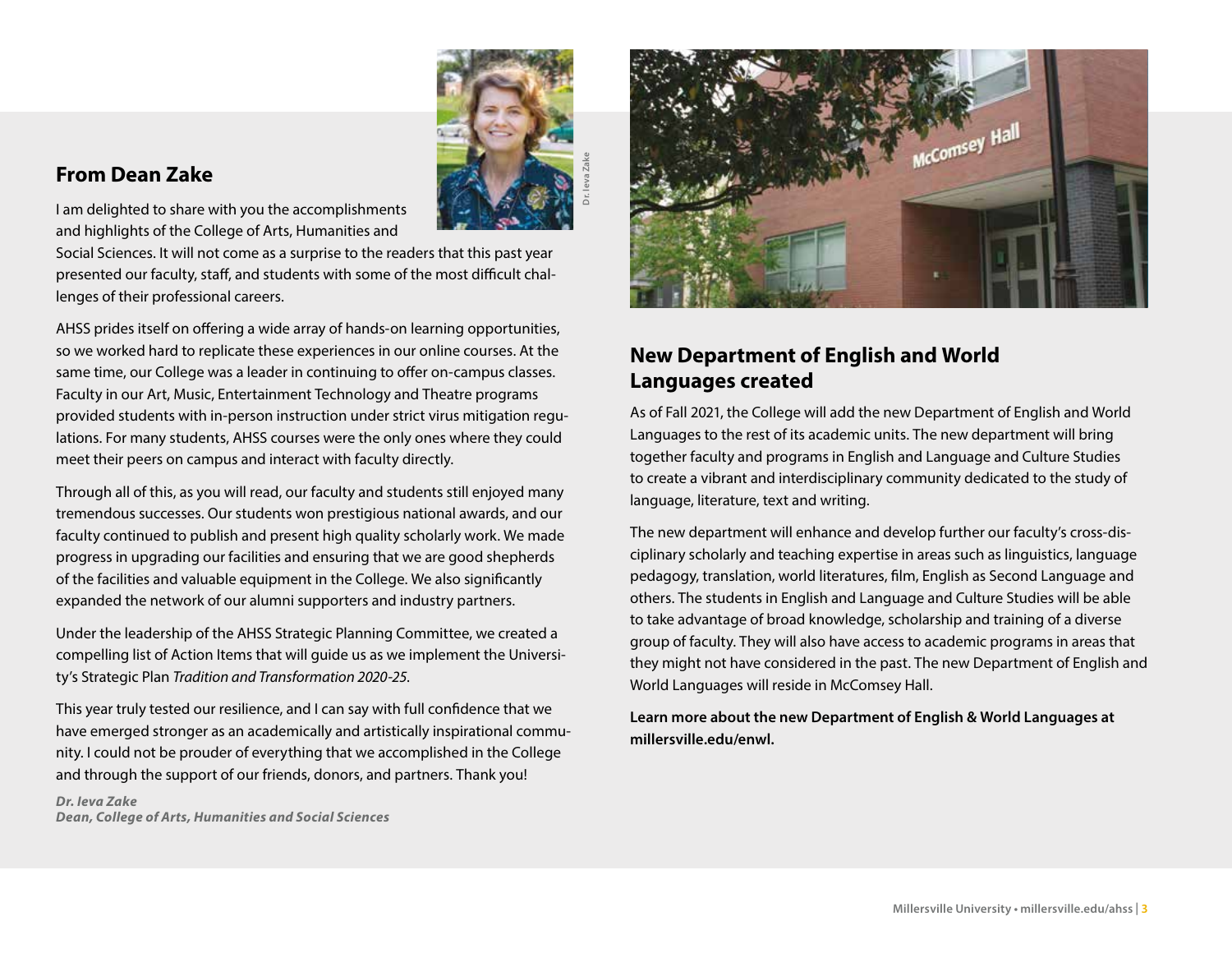# **UNIQUE LEARNING OPPORTUNITIES**

#### **Newly upgraded editing suites provide students with cutting-edge media editing technology**

The Department of Communication & Theatre's audio and video editing suites, located in Bassler Hall, received substantial upgrades during 2020-21 that will see students returning to campus to find industry-standard editing hardware and software.

Students in audio production courses will have access to new computers, speakers, microphones, and other specialty equipment including a vocal booth and two WhisperRoom isolation booths.

Students in video production courses will learn on upgraded computers and monitors running the latest Avid Media Composer software. Other updates include audio equipment and ergonomically designed tables and chairs.

In addition to editing room upgrades, new services like the network-connected Avid Nexis E2 storage system allow students to edit their projects on any computer in the Bassler Hall complex without needing to move files from one computer to another.

Other upgrades include additional workstations in the Digital Journalism lab, bringing the total to 25 fully-equiped workstations; and implementation of Sony Ci, a cloud-based collaborative file environment that allows students and faculty to work collaboratively on projects with real-time feedback.

As a whole, these and other investments in the Bassler Hall complex represent the most significant upgrades to the audio and video facilities in nearly a decade, and reflect a continued commitment to ensuring our students can learn their craft on the same technology they'll use in the workforce.

*Submitted by Mark Mullen*

#### **Fabrication lab established in Breidenstine Hall**

The newly renovated Digital Fabrication Lab (FABLab) in Breidenstine Hall is an interdisciplinary Art & Design makerspace that welcomes all students with interests in any artistic medium to explore the possibilities of computer-aided design in combination with their studio practice. The intentions and expectations of this generous studio space is to create a place for learning and innovation and to provide access to the skills, materials, and technology that allow students to create almost anything. Students will receive proper training on computer-aided design (Rhino 3D) and in the safe operation of the equipment from the staff Lab Technician and from trained student workers. Workshops will be offered on a regular basis.

The state-of-the-art facility houses:

- Two professional-grade laser engraving/cutting machines (Epilog Helix and Fusion Pro), which can cut and engrave on soft natural materials such as wood and fabric.
- A waterjet cutting machine (Wazer), which can cut dense natural and synthetic materials such as stone, steel, and plastics.
- A vinyl cutting machine used to create large- and small-scale vinyl appliqués.
- Three traditional plastic extruding 3D printers (Ultimaker)—two standard and one extra-large.
- Three resin-style printers and two wash stations for detailed micromodels, maquettes, jewelry design, and prototyping.

*Submitted by Zach Mellman-Carsey*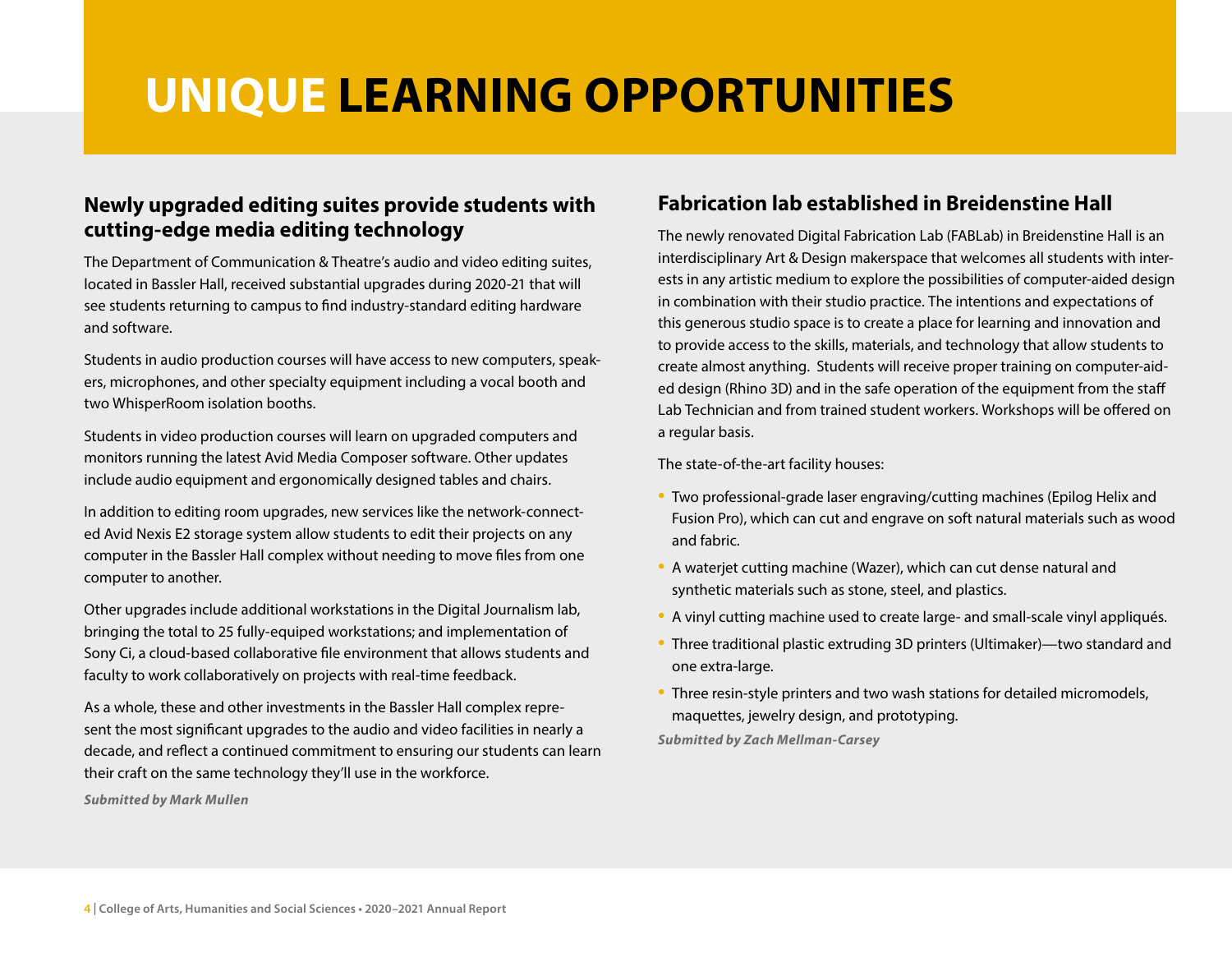#### **The Show Must Go On: University Theatre and Entertainment Technology adapt to COVID-19 mitigation protocols**

For the 2020–21 academic year, Millersville University Theatre committed to producing an in-person performance each semester to continue its mission to provide the experiential learning that is vital to the performing arts. Safety was at the forefront of everyone's mind and influenced decisions from script selection to performance venue to delivery method.

Knowing the challenges that would be faced in having an in-person production, Director of Dramatics Jonathan Strayer chose Anna Deavere Smith's *Twilight: Los Angeles, 1992* for Millersville University Theatre's fall production. The play is comprised of a series of monologues, making it an ideal choice when social distancing and the safety of the performers and the crew members is paramount.

The faculty and staff of MU Theatre worked closely with the Incident Management Team to discuss safety precautions and develop a workable plan to move forward. It was determined that each performer could safely unmask onstage for their monologue as long as all masked crew members maintained sixteen





feet of distance. For the Spring production, *The Far Reaches: A Night of Comedy and Drama*, the play necessitated more than one performer on stage at a time. The decision to keep the performers masked allowed them to be on stage safely together with six feet of social distancing.

Due to restrictions on gatherings, University Theatre eliminated the in-person audience in favor of livestreaming the performances to a remote audience. Putting a camera in between the audience and the performers created its own set of challenges for the student designers and technicians. To allow the designers to see their work as the audience would see it, several monitors were set up around the theatre to display the same show feed that the audience would see during a livestream performance. Extra time was built into the production schedule to ensure adequate time for the designers and technicians to integrate the camera work into the production.

Over the course of the 2020–21 academic year, over fifty Entertainment Technology and Theatre concentration students participated in each of the two University Theatre productions. The season included nine livestream performances, three days of on-demand performances, and reached over 500 online audience members. Students completed six internships and two capstone projects in conjunction with University Theatre's season. These hands-on learning opportunities are invaluable for Millersville students, who rose to meet the many challenges brought on by the pandemic.

*Submitted by Alison Peoples*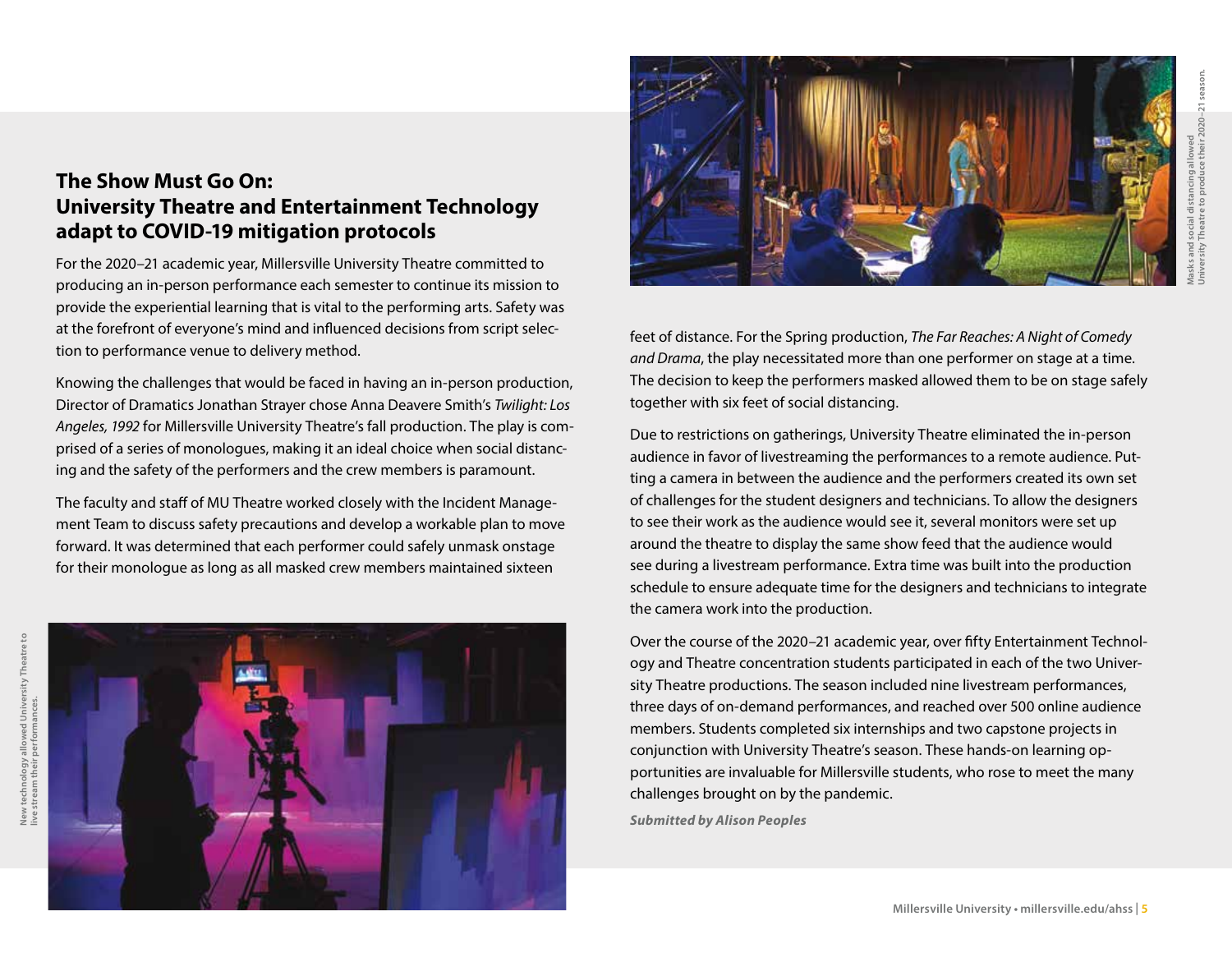# **STUDENT & FACULTY TRIUMPHS**

#### **Glorious Sounds of the Season goes virtual with 12 day online concert**

The Tell School of Music wouldn't let the COVID-19 pandemic keep them from holding their 15th Annual Glorious Sounds of the Season scholarship concert.

After months of planning, faculty and students premiered 12 virtual performance videos daily starting December 1, 2020, culminating in a 30-minute mini concert on December 12th.

Because of restrictions on gathering, rehearsals for the concert looked a bit different this year. "Smaller choral groups rehearsed in person with proper social distancing and PPE, though the larger ensembles were in a more hybrid format, with many members participating over Zoom" said Dr. Jeffrey Gemmell, assistant professor of Music and coordinator of choral studies. "Needless to say, the students are happy to be making music in whatever format is possible, and their positive attitudes and willingness to be flexible and cooperative, especially regarding safety measures, have been incredible!"

The series of Glorious Sounds of the Season concerts is one of the largest fundraisers for the Tell School of Music with over \$28,000 in music scholarship funds generated from ticket sales. While no tickets were required for this year's event, organizers asked that a donation be made by viewers to ensure the continued achievement of our talented and hard-working students.



*Experience our virtual Glorious Sounds of the Season yourself! Scan here with your phone's camera app to watch.*

#### **AHSS Fellow completes Arts Management internship**

Through the support of the College of Arts, Humanities and Social Sciences Fellowship Program Mamie Covell completed an Arts Management Internship with Berks Arts. This 501(c)(3) Community Benefit organization serves the regions of Berks, Lancaster and Schuylkill Counties to support arts education, performance, community collaboration and grants for artists of all kinds. Mamie wore many hats during this hands-on learning opportunity, including assisting in donor



management, developing and executing a digital marketing plan for Boscov's Berks Jazz Fest's 30th Anniversary, and collaborative efforts to foster community through the arts. Millersville shaped Mamie as a young professional through student leadership opportunities and professional development experience inside and outside the classroom.

#### **Dani Grant inspires students as (virtual) Innovator in Residence**

AHSS welcomed Dani Grant, a creative entrepreneur who transformed a deep passion for music into her life's work, as the 2021 Innovator in Residence. Grant owns and manages a historic music venue located in Northern Colorado.

Dani's virtual residency saw her meeting with classes across disciplines, including music, entrepreneurship, business, and more, as well as providing individual coaching for students developing business plans. She also served as a judge for the annual Shark Tank-like event.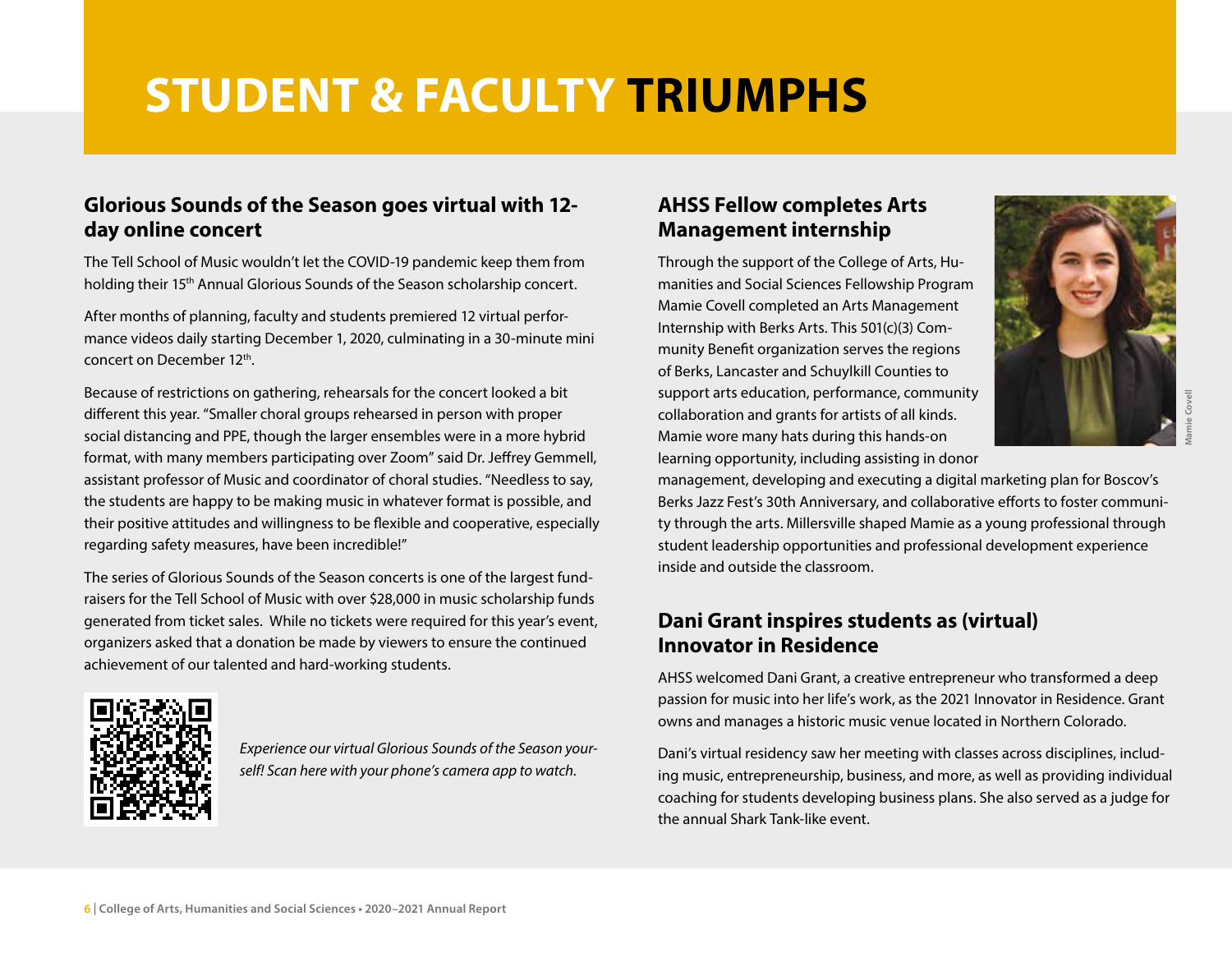#### **Select Faculty Publications**

- **• Dr. Marco Antolin** (Language & Culture Studies). The Search for Inspiration and Poetic Apprenticeship: Philip Levine on Translating Antonio Machado and Learning from Garcia Lorca. *Five Points: A Journal of Literature & Art* XX (1)
- **• Dr. Kirsten Bookmiller** (Government & Political Affairs). International Disaster Law in Practice: North America, Central and Caribbean Region. Y*earbook of International Disaster Law* (Brill Publishers)
- **• Dr. Christine Filippone** (Art & Design). Desalineación: Open Systems as Social Transformation in Tucumán Arde. In *Nervous Systems: Art, Systems, Politics, Since 1960*. Johanna Gosse and Tim Stott, eds. (Duke University Press)
- **• Dr. Leslie Gates** (Art & Design) & Bard, B. Autonomous Artists: Second Graders' Perspectives on their Artwork. *Art Education* 74(4)
- **• Dr. Stacey Irwin** (Communication & Theatre). Digital Hermeneutics for the New Age of Cinema. *AI & Society*
- **• Dr. Katarzyna Jakubiak** (English). Made of Sugar. *Blackbird*
- **• Dr. Kirsten Madden** (Economics) and Nicholas Armstrong. The Design of a Virtuous Political Economy as inspired by "Unto This Last." *Review of Social Economy*
- **• Dr. Kaitlin Mondello** (English). 'Of Toads and Men': Brutal Kinship in Emily Dickinson and Charles Darwin. *Journal of Literature and Science*
- **• Dr. Mary Sommar** (History). *The Slaves of the Churches: A History* (Oxford University Press)
- **• Dr. Osman Suliman** (Economics). Land Tenure, Ethnicity, and Desertification in Darfur. In *Environmental Sustainability and Development in Organizations*. Clara Pardo Martinez and Alexander Cotte Poveda, eds. (Taylor & Francis)

#### **Music students win acclaim regionally and nationally**

- The Tell School of Music's **Chromatic Expansion** (a student choral group) won the Mid-Atlantic Region of the 2021 International Championship of College Acapella competition.
- Several students from the Tell School of Music were selected to be a part of the first ever **CBDNA Intercollegiate Marching Band**, a group of 1,600 performers from 200 colleges and universities whose virtual performance was broadcast at the halftime show of the NCAA National Championship game in January 2021.
- **• Ashley Torrance** (Music) took first place in the Boston Chapter of the National Association of Teachers of Singing Student Auditions competition.
- **• Nick Jensen** (Music) was accepted into Temple University's Master of Music program in viola performance.
- **• MauveStrom**, a rock band comprised of current students and recent alums won the 2020 "Best Collegiate Rock Band" award from the Central Pennsylvania Music Hall of Fame.

#### **Select Student & Alumni Accomplishments**

- MU's student chapter of the **National Broadcasting Society** won the Chapter of the Year award at the annual NBS/AERho virtual conference. In addition, students Shawn Delong and Abigael Martin won awards for Member of the Year, Best Drama Program Script, and Best Podcast.
- **• Ellie Rohrback** (Sociology) was named a Newman Fellow.
- Under the direction of **Dr. Carrie Smith** (Criminology, Sociology & Anthropology) six students conducted a program evaluation of the MU Police Department's Student Police Academy.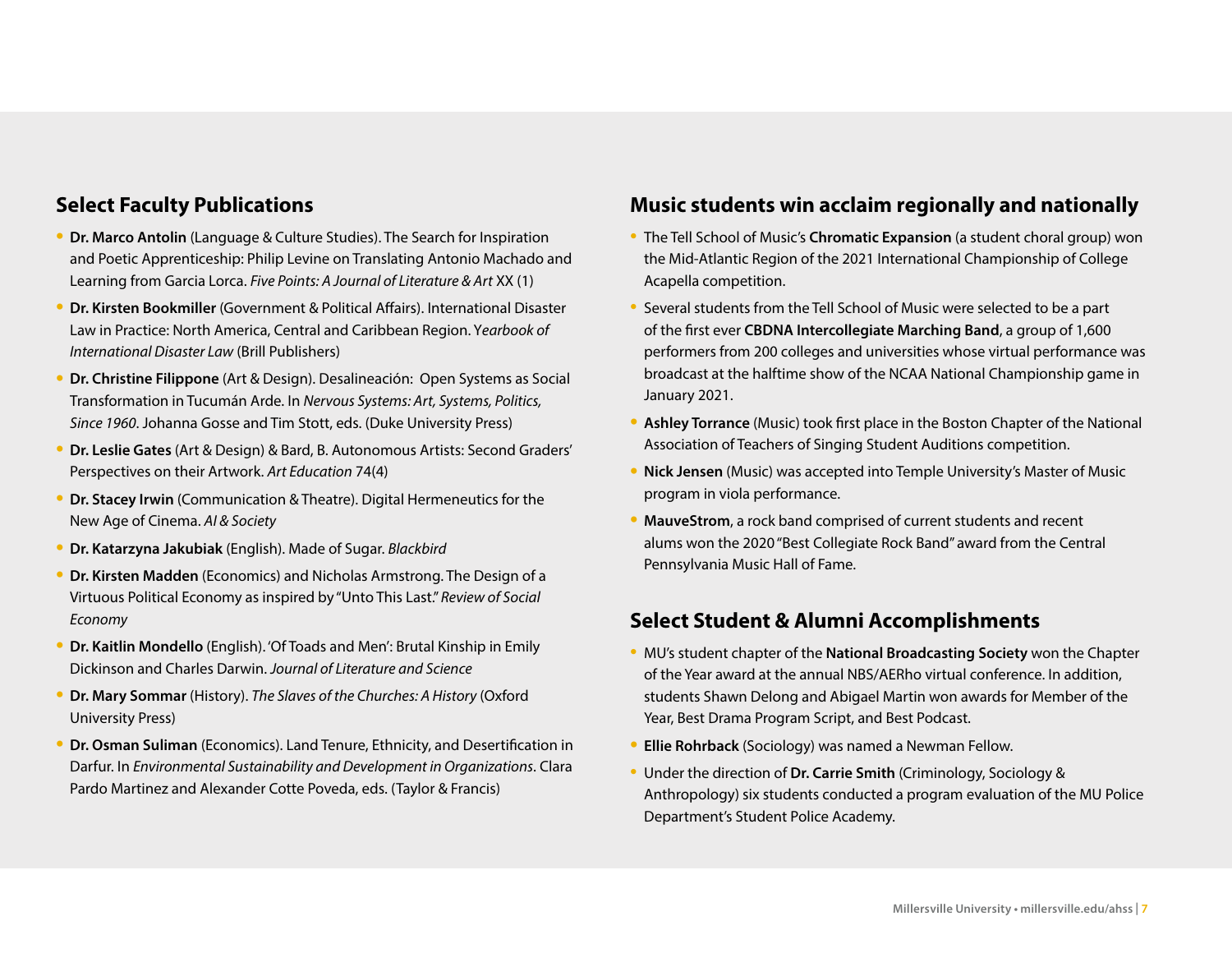# **COMMUNITY CONNECTIONS**

#### **Tell School of Music hosts first annual International Piano Competition**

In February, the Tell School of Music held its first International Piano Competition, with 60 competitors from 11 countries and 15 U.S. states participating. The participants competed in age brackets of 7-10 years, 11–14 years, 15–18 years, and 18–22 years.

Competitors participated in workshops, master classes, and question and answer sessisions with Millersville faculty members Dr. Xun Pan and Dr. Amy Gustafson, and guest artist Spencer Myer.

Though the competition was conducted entirely virtually due to the pandemic, particpants were highly engaged. Xingze Jiang, Tell School of Music student, received third place in the 18–22 age bracket, with three other students receiving Honorable Mentions. This event is a signature event for the Tell School of Music's keyboard studio and will be a key recruitment tool for the program.



#### **Two new Industry Expert Groups Created**

This past year, AHSS significantly expanded its connections and engagement with external industry partners, particularly in two academic programs – Music Industry and Media Arts Production. Faculty worked with the Dean's Office and put together two new Advisory Groups for each of the programs. These Advisory Groups are intended to keep our faculty informed about new developments in the fast-paced and changing industries of media and commercial music and ensure that the curriculum and learning experiences that we offer remain relevant. With the advice of these industry experts, our students will get the best preparation for their future professional success. In addition, the members of these Advisory Groups have also expressed willingness to mentor our students as they get ready to enter the job market.

The **Media Arts Production Advisory Group** consists of a diverse group of 11 industry experts who represent freelance businesses as well as regional and national companies such as Natural Light Films, A&E Networks, Glass Entertainment Group, WGAL TV station, NBC, SyFy Channel, TCmotion, KDJ Perspective, Aurora Films and ViacomCBS/MTV.

The **Music Industry Advisory Group** consists of 7 accomplished professionals in the live sound, studio recording and music management areas representing companies such Cavallari Studios in LA, Clair Global at Rock Lititz, Mishawaka Amphitheater in Colorado, the Blackbird Studio in Nashville, The CI Companies in Lancaster, Ivory Productions as well as educational partners from Montgomery Community College and the Blackbird Academy.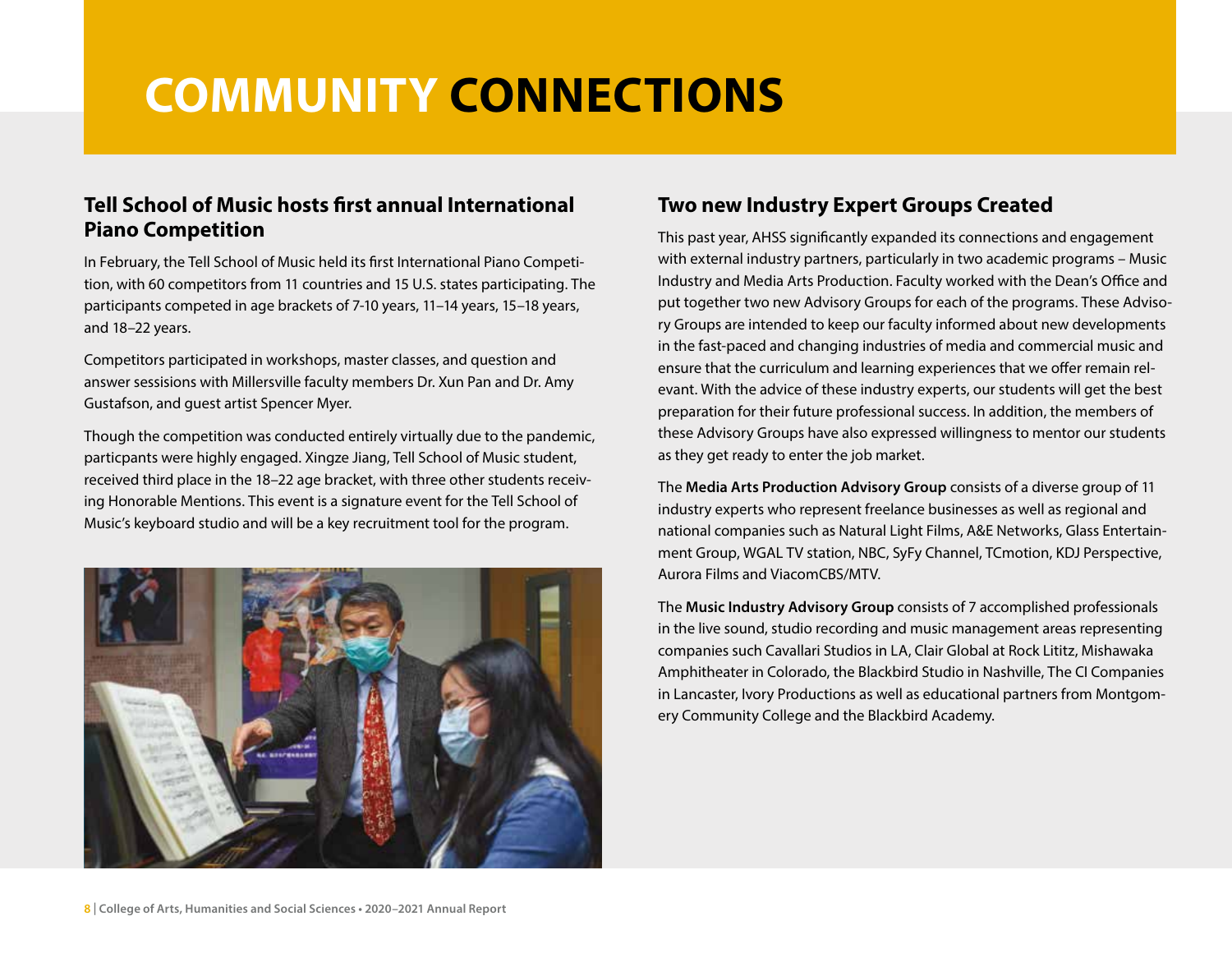#### **AHSS establishes its inaugural Advisory Board**

The College of Arts, Humanities and Social Sciences is actively involved in articulating and building its identity as a unique scholarly and creative community that brings together an exciting combination of disciplines.

This past year, the College tackled another important element of this process and established its inaugural AHSS Advisory Board. This is the first time ever that the College has brought together a group of individuals who are active members of the broader community, committed donors, connected alumni and enthusiastic supporters of the College's mission.

The role and function of the Advisory Board is to provide input on the College's goals and strategies as well as give advice on fundraising priorities and opportunities. The Board also sees itself as an advocate of the College and its faculty and students to the external community. It is particularly exciting that six out of the seven Board members are alumni from the programs that constitute the College of Arts, Humanities and Social Sciences.

The Board was established late in 2020 and met for the first time in March 2021. In its first meeting, the Board learned about the general characteristics of the College, met with the AHSS Fellow and talked to the members of the AHSS Strategic Planning committee. It is anticipated that the Board will meet twice a year to learn about the College's progress and discuss its future path forward.

The membership of the inaugural AHSS Advisory Board is:

**Lyman Brenner** – is a generous donor and a long-time friend of the University and the College. He graduated from Millersville in 1971 with a BA in History.

**Elizabeth Garner** – graduated from Millersville in 1991 with a BA in History. Over the years, she has been an active supporter of the University and a highly engaged member of the Lancaster community.

**Kevin Harley** – graduated from Millersville in 1986 with a BA in Political Science. After many years of managing communications for state-level political campaigns and serving as Communications Director and Press Secretary for Governor Tom Corbett, he is now the Managing Director of Quantum Communications. He is also a former member of MU's Council of Trustees.

**Jerri Anne Johnson** – is a friend of the College and active member of Millersville community. After teaching 5th grade in Lancaster, she entered the field of medical research and then worked as the Global Director at Women's Heart Health.

**Megan Mercier** – graduated from Millersville in 2001 with a BA in Art and a Minor in History. Having been involved in alumni relations at Millersville, she is now the Director of Alumni and Volunteer Engagement at Skidmore College.

**Scott Alan Mitchell** – graduated from Millersville in 1992 with a BA in Political Science and earned his law degree from Regent University's School of Law. He began practicing law in 1995 and is the Chair of the Trusts and Estates Group at the firm of Saxton & Stump, with offices in Lancaster, Harrisburg, and Malvern.

**Andrea Shirk** – recently received Millersville'sHonorary Doctorate. Having worked previously at Lockheed Martin and Bose Corporation, she is currently the General Manager of the Rock Lititz live event production community.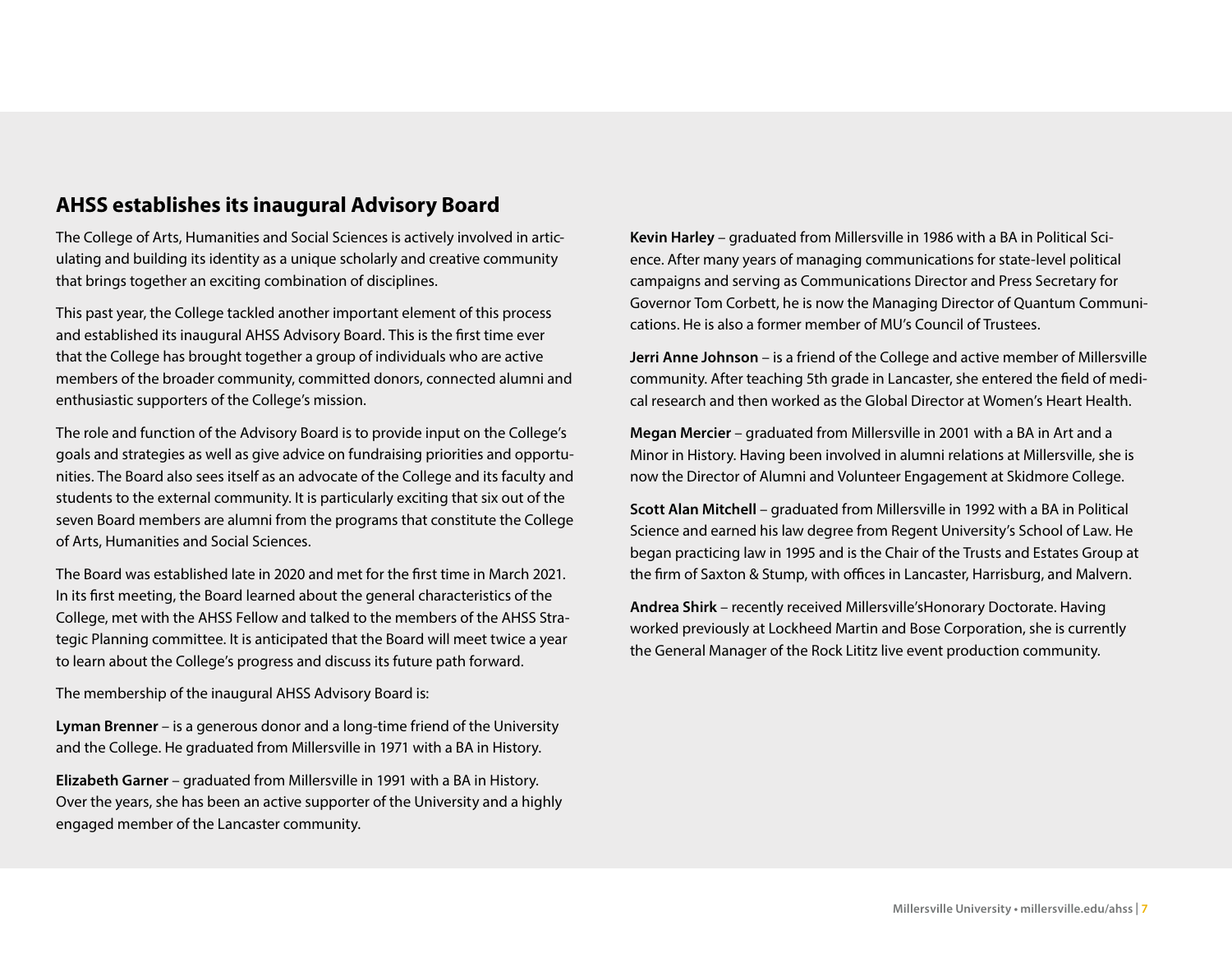## **FRIENDS OF THE COLLEGE** *Includes gifts and commitments to the*

*College of Arts, Humanities and Social Sciences.*

**INDIVIDUALS \$50,000+** Sylvia '71 and Robert Shellenberger

#### **\$10,000-\$49,999** P. Alan and Linda Loss Salvatore Micciche Karen Murley '63 Emory '63 and Cynthia Phillips MPA Sheaffer Paul and Judy Ware

#### **\$5,000-\$9,999**

Andrew Appel Susan Davis Joseph '90 and Elizabeth '91 Garner Micheal Houlahan Darryl '85 and Suhaila Landis Robert Shoener and Alan Wyand

#### **\$1000-\$4,999**

Gerald and Susan Eckert Douglas and Patricia Keller Marianne Kerlavage Mark Phillips '72 Yvonne '79 and Dennis Reedy Roma Sayre Janet '65 and Georg Simon Osman and Alawia Suliman J. Terry Zeller '64

#### **\$500-\$999**

Dorothy Beam Kharmia Delemos Powell Dominick '53 and Helen DiNunzio David Johnson David '91 and Cheryl '78 Jones Kimberly Mahaffy Nancy Mata Donna Matthews Deborah Sigel J. Samuel and Patricia Walker Tracey Weis

#### **ORGANIZATIONS \$10,000-\$49,999**

Ferree Foundation Music for Everyone

**\$5,000-\$9,999** Jewish Community Alliance of Lancaster (JCAL) Max Kade Foundation

#### **\$1000-\$4,999**

Millersville University Alumni Association PA Society of Sons of the Revolution Lancaster Chapter The Presser Foundation Willow Valley Communities



#### **MAKE A GIFT TO AHSS**

Every gift, no matter the size, can make a difference in the lives of our students.

To make a gift, call 717-871-7520 or visit millersville.edu/give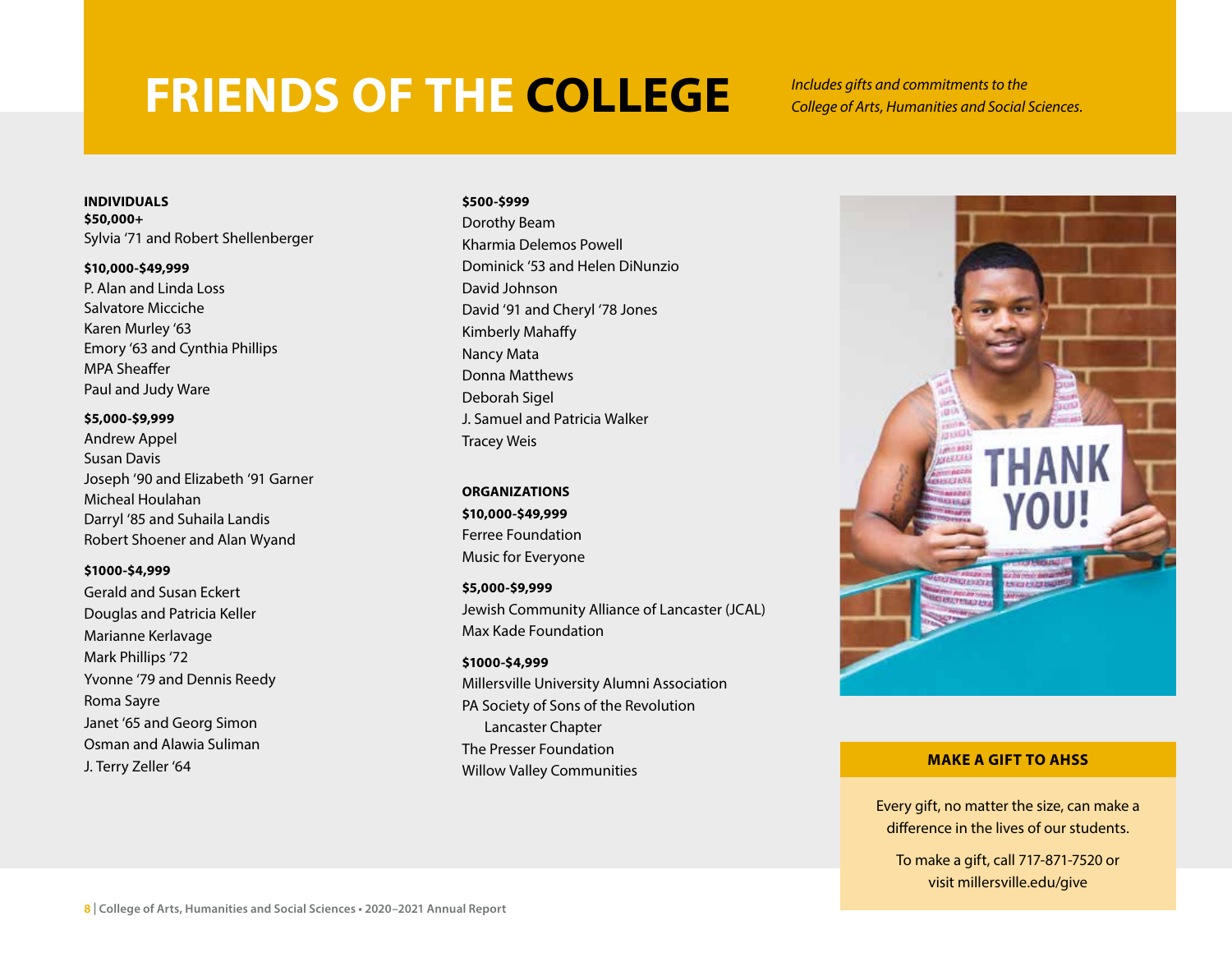#### **Loss Family gift establishes Keynote Lecture**

During this past year, the College of AHSS was privileged to receive a generous gift from Mr. Alan Loss to establish the P. Allan and Linda Loss Keynote Lecture as part of the MU Conference on the Holocaust and Genocide. Mr. Loss had been a supporter of the Conference in the past, and he is deeply committed to ensuring that it continues to have a lasting presence at Millersville University. The gift was driven by his concern that the future generations are adequately educated about the Holocaust and its devastating impact.

Mr. Loss' gift is particularly important to the College in the context of our efforts to implement a new model for the Conference opening it up to a broader variety of events and audiences. The Conference was founded by one of Millersville's most distinguished faculty members, Dr. Jack Fischel, and preserved through tireless work of Dr. Victoria Khiterer. It will now be continued by a broader group of faculty across the College and University who will develop unique, engaging and educational events on annual basis.

With the help of supporters such as Mr. Loss, the Conference will provide teacher education workshops in October 2021. The following semester, the Conference will focus on the topic of remembrance through the arts with the world premiere of a play, a choral music concert, an exhibition in the Eckert Art Gallery, a poetry event and a culminating keynote by world-renown writer and artist Art Spiegelman.

We are deeply appreciative of Mr. Loss' contribution as it enables us to reinvigorate and preserve the Holocaust Conference as one of College's most important annual events.



*Learn more about the Conference on the Holocaust and Genocide and the planned 2021–2022 programming! Scan here with your phone's camera app, or visit millersville.edu/holocon.*